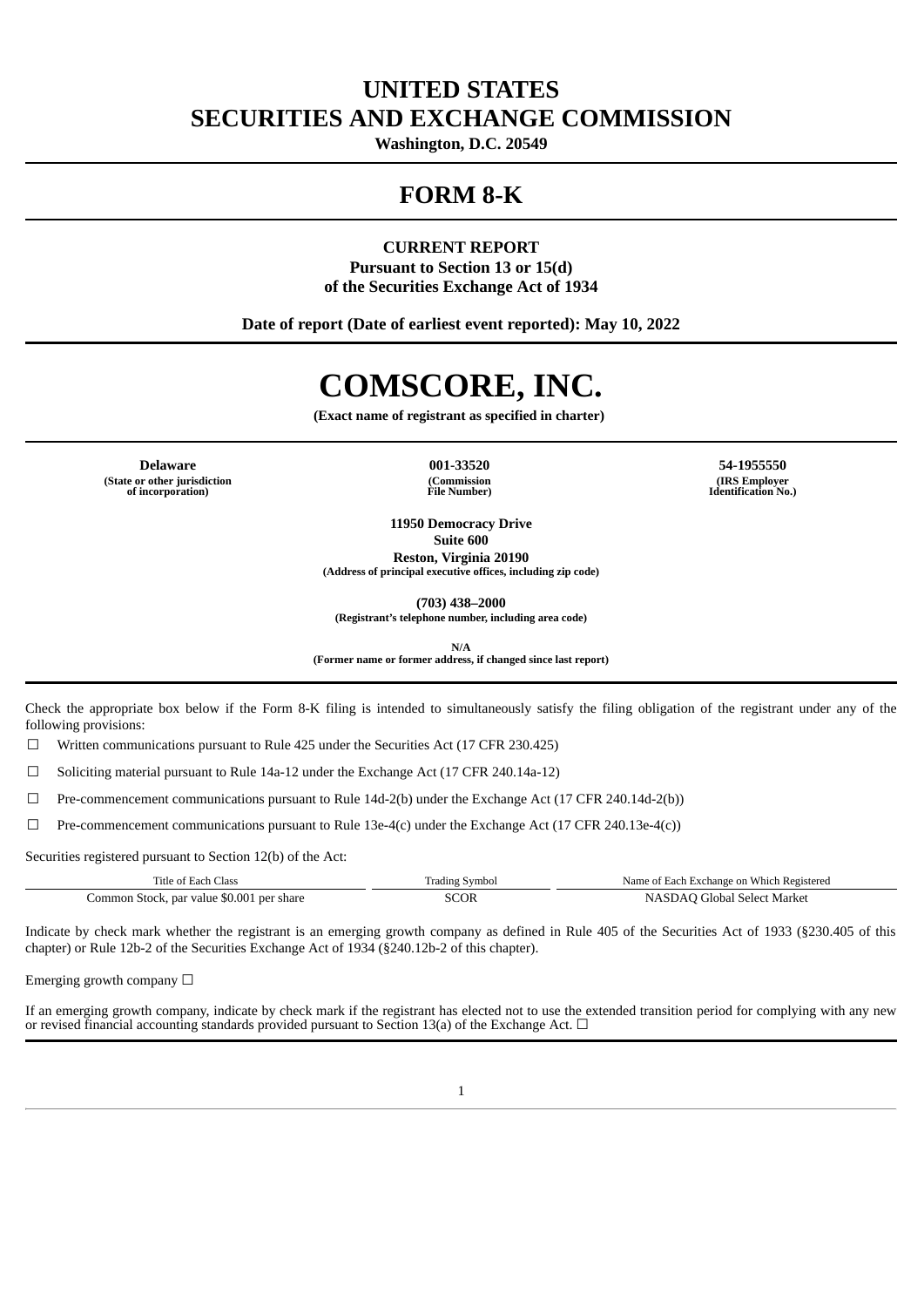#### **Item 2.02 Results of Operations and Financial Condition.**

On May 10, 2022, comScore, Inc. (the "Company") issued a press release announcing its financial results for the period ended March 31, 2022. A copy of the press release announcing the foregoing is furnished as Exhibit 99.1 hereto and is incorporated herein by reference.

The information in this Item 2.02, including Exhibit 99.1 attached hereto, is being furnished and shall not be deemed "filed" for purposes of Section 18 of the Securities Exchange Act of 1934 (the "Exchange Act"), or otherwise subject to the liabilities of that section, nor shall it be deemed incorporated by reference in any filing under the Securities Act of 1933 or the Exchange Act, regardless of any general incorporation language in such filing.

#### **Item 9.01 Financial Statements and Exhibits.**

#### **(d) Exhibits.**

| <b>Exhibit No.</b> | <b>Description</b>                                                                                                                                                 |
|--------------------|--------------------------------------------------------------------------------------------------------------------------------------------------------------------|
| 99.1               | Press release dated May 10, 2022                                                                                                                                   |
| 101.INS            | XBRL Instance Document - the instance document does not appear in the Interactive Data File because its XBRL tags are embedded within<br>the Inline XBRL document. |
| 101.SCH            | Inline XBRL Taxonomy Extension Schema Document.                                                                                                                    |
| 101.CAL            | Inline XBRL Taxonomy Extension Calculation Linkbase Document.                                                                                                      |
| 101.DEF            | Inline XBRL Taxonomy Extension Definition Linkbase Document.                                                                                                       |
| 101.LAB            | Inline XBRL Taxonomy Extension Label Linkbase Document.                                                                                                            |
| 101.PRE            | Inline XBRL Taxonomy Extension Presentation Linkbase Document.                                                                                                     |
| 104                | Cover Page Interactive Data File - the cover page iXBRL tags are embedded within the Inline XBRL document                                                          |

#### 2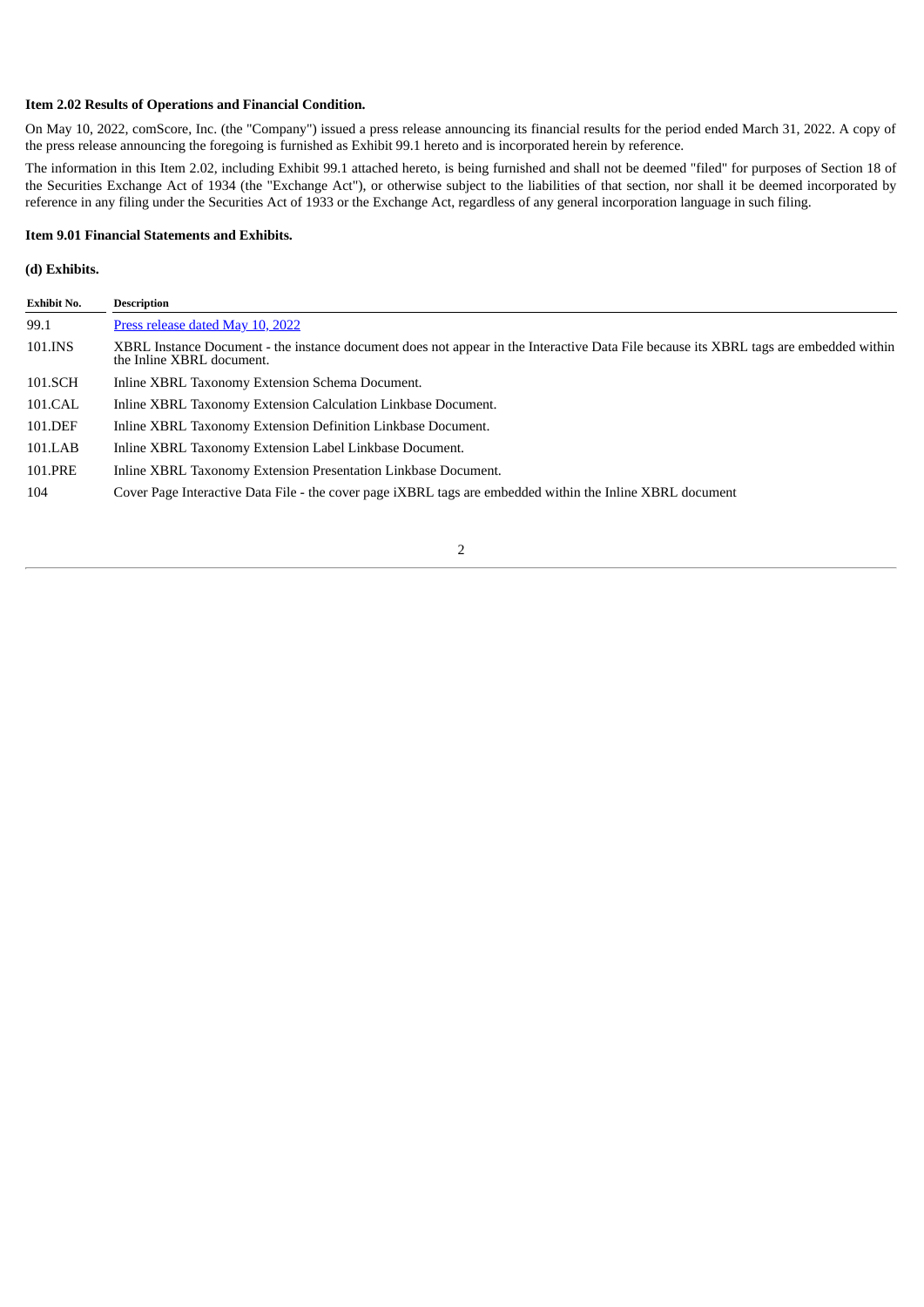#### **SIGNATURES**

Pursuant to the requirements of the Securities Exchange Act of 1934, the registrant has duly caused this report to be signed on its behalf by the undersigned hereunto duly authorized.

# **comScore, Inc.**

By: /s/ Jonathan Carpenter

Jonathan Carpenter Chief Financial Officer and Treasurer

Date: May 10, 2022

3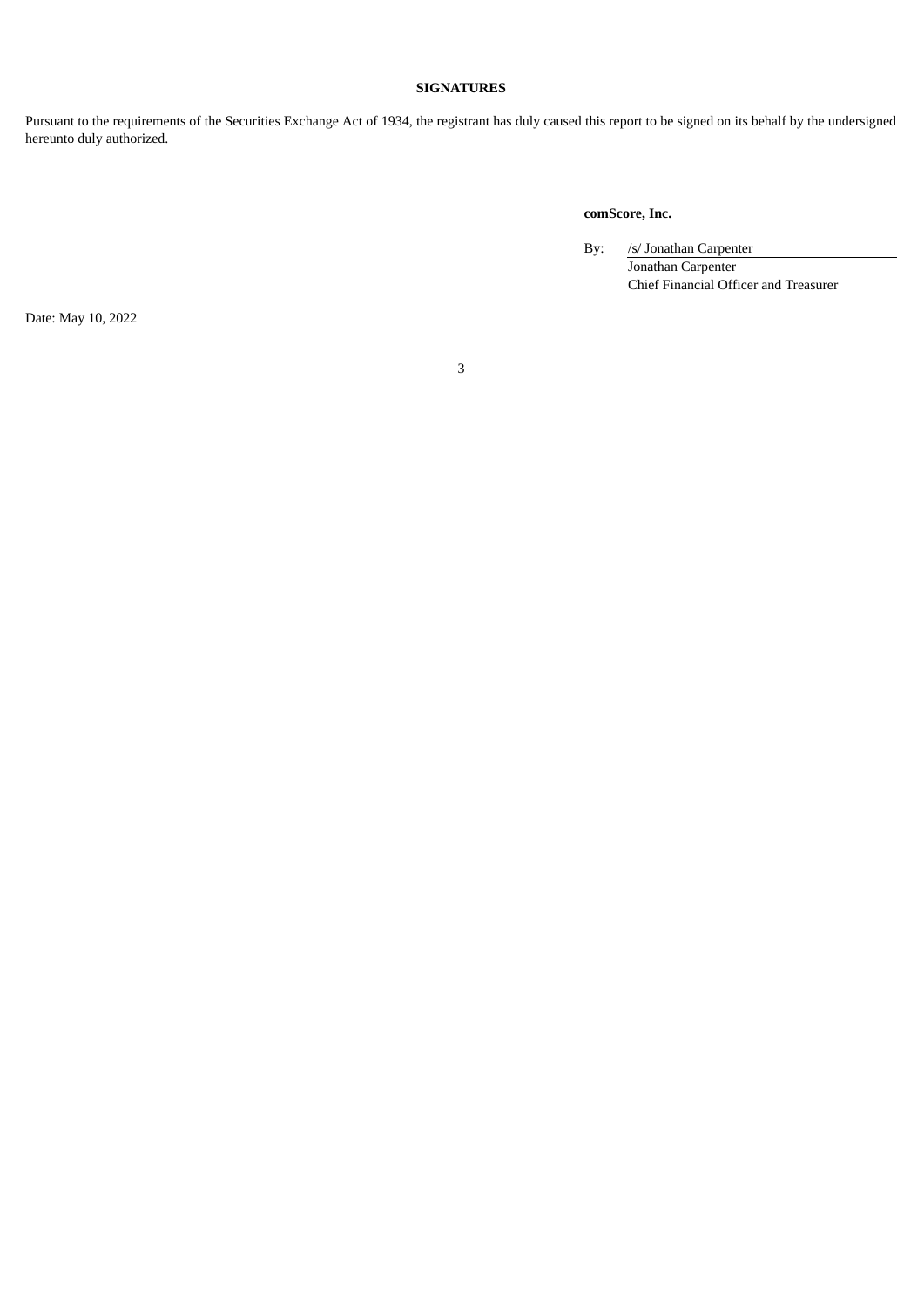<span id="page-3-0"></span>

**FOR IMMEDIATE RELEASE**

# **Comscore Reports First Quarter 2022 Results**

*Revenue of \$94.0 Million, up 4% from Q1 2021 Net Loss of \$9.3 Million versus \$36.4 Million in Q1 2021 Adjusted EBITDA of \$6.8 Million, up 22% from Q1 2021*

RESTON, Va., May 10, 2022 – Comscore, Inc. (Nasdaq: SCOR), a trusted partner for planning, transacting, and evaluating media across platforms, today reported financial results for the quarter ended March 31, 2022.

## **Q1 2022 Financial Highlights**

- Revenue for the first quarter was \$94.0 million compared to \$90.3 million in Q1 2021
- TV measurement grew double digits year over year on new business wins and renewals with long-standing partners
- Activation up 20% year over year as our privacy-forward solutions are beginning to scale
- Net loss of \$9.3 million compared to a net loss of \$36.4 million in Q1 2021
- Adjusted EBITDA of \$6.8 million compared to \$5.6 million in Q1 2021

#### **Recent Business Developments**

*Cross Platform Solutions*

- MRC audit for Local and National Television measurement is underway
- New National TV business wins with Warner Bros. Discovery and Paramount Global
- Warner Bros. Discovery considers Comscore as an alternative currency provider with multiple national agencies
- NBCU certifies Comscore for Local currency measurement, NBCU's only certified Local provider
- Comcast Cable's ad sales division Effectv announces Comscore as a currency for its local markets
- Sinclair becomes first TV group to subscribe to a multiyear contract with Comscore's Consumer Intelligence (CCI) for local markets
- Expanded relationship with WideOrbit to include Comscore as a new currency for its local markets, with automated TV buying and selling across 1700 stations in all 210 markets

#### *Digital Ad Solutions*

- Renewed partnership with IRI to add custom CPG segments to Comscore's growing Activation suite of privacy-forward product offerings
- Tremor International partners with Comscore's cookie-free Predictive Audiences to pre-bid audience targeting across desktop, mobile and connected TV (CTV)
- New business with Redfin and WebMD
- CCR engagement with NBCU and Warner Bros. Discovery

"This was another solid quarter of year-over-year growth for Comscore. I am proud of the progress we are making across all our lines of business. As the measurement landscape evolves, Comscore remains focused on delivering superior products that drive the best outcomes for our clients. Throughout the quarter we continued to sign new clients and renewed long-standing currency relationships with industry-leading companies. There continues to be a tremendous opportunity for Comscore as it positions itself as the leading cross-platform currency, which we expect will continue to drive revenue growth throughout 2022," said Bill Livek, CEO and Executive Vice Chairman of Comscore.

## **First Quarter Summary Results**

Revenue in the first quarter was \$94.0 million, up 4% from \$90.3 million in Q1 2021, with growth from increases in TV, Movies, Custom Solutions, and Activation partially offset by lower revenue from services related to our international digital measurement offering. Expenses from cost of revenues, sales and marketing, research and development and general and administrative were \$97.7 million, up 2.5% from \$95.4 million in Q1 2021.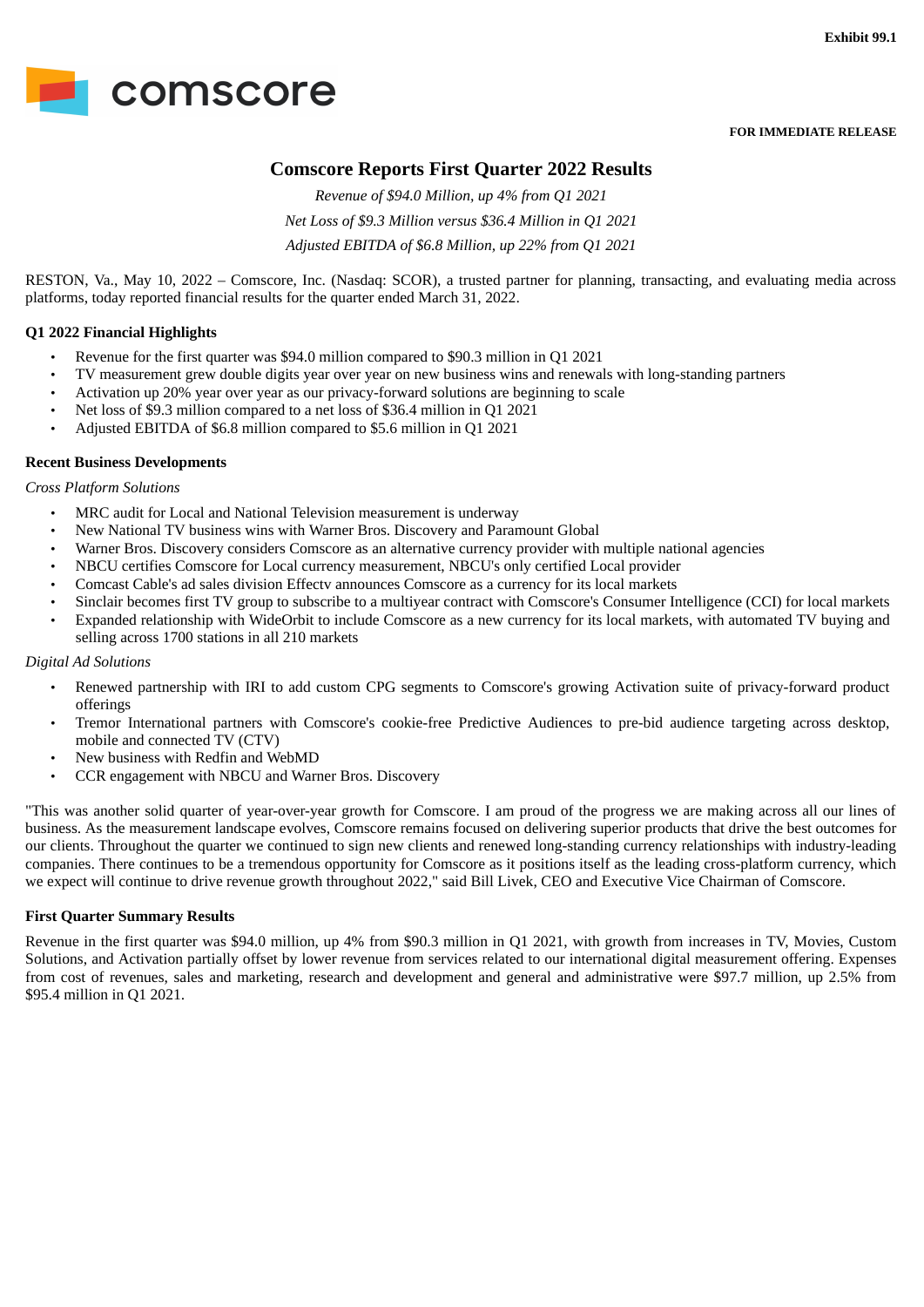Net loss for the quarter was \$9.3 million, compared to net loss of \$36.4 million in Q1 2021. Included in net loss for Q1 2021 was a \$15.3 million non-cash charge related to the recapitalization transaction that closed in March 2021. After accounting for dividends on our convertible preferred stock, loss per share attributable to common shares was \$(0.14), compared to a loss per share of \$(0.49) in Q1 2021.

Adjusted EBITDA for the quarter was \$6.8 million, compared to \$5.6 million in Q1 2021, resulting in adjusted EBITDA margins of 7% and 6%, respectively. Adjusted EBITDA and adjusted EBITDA margin exclude stock-based compensation, change in fair value of contingent consideration, financing derivatives and warrants liability, debt extinguishment costs, amortization of cloud-computing implementation costs, and other items as presented in the accompanying tables.

## **Balance Sheet and Liquidity**

As of March 31, 2022, cash, cash equivalents and restricted cash totaled \$30.1 million. Total debt principal, including \$16.0 million in outstanding borrowings under our senior secured revolving credit agreement, was \$20.5 million.

# **2022 Outlook**

Based on current trends and expectations, we continue to believe that revenue will increase mid to high single digits over 2021 and expect the adjusted EBITDA margin to be consistent with 2021.

## **Conference Call Information for Today, Tuesday, May 10, 2022 at 5:00 p.m. ET**

Management will provide commentary on the company's results in a conference call on Tuesday, May 10, 2022 at 5:00 p.m. ET. To access this call, dial +1 844-229-7593 (U.S. and Canada) or +1 314-888-4258 (international) and reference Conference ID # 9990618. Participants are advised to dial in at least 10 minutes prior to the call to register. Additionally, a live webcast of the conference call will be available on the Investor Relations section of the company's website at ir.comscore.com/events-presentations.

Following the conference call, a replay will be available by dialing +1 855-859-2056 (U.S. and Canada) or +1 404-537-3406 (international) with Conference ID #9990618. The replay will also be available via webcast at ir.comscore.com/events-presentations.

## **About Comscore**

Comscore is a trusted partner for planning, transacting and evaluating media across platforms. With a data footprint that combines digital, linear TV, over-the-top and theatrical viewership intelligence with advanced audience insights, Comscore allows media buyers and sellers to quantify their multiscreen behavior and make business decisions with confidence. A proven leader in measuring digital and TV audiences and advertising at scale, Comscore is the industry's emerging, third-party source for reliable and comprehensive cross-platform measurement.

## **Cautionary Note Regarding Forward-Looking Statements**

This press release contains forward-looking statements within the meaning of federal and state securities laws, including, without limitation, our expectations, forecasts, plans and opinions regarding expected revenue growth and adjusted EBITDA margin for future periods, the impact of new customer contracts and partnerships on our business and revenue prospects, evolving industry trends, Comscore's currency opportunities, and product development and innovation. These statements involve risks and uncertainties that could cause actual events to differ materially from expectations, including, but not limited to, changes in our business and customer, partner and vendor relationships; external market conditions and competition; evolving privacy and regulatory standards; the continuing impact of the Covid-19 pandemic and related government mandates; and our ability to achieve our expected strategic, financial and operational plans. For additional discussion of risk factors, please refer to our Annual Reports on Form 10-K, Quarterly Reports on Form 10-Q, and other filings that we make from time to time with the U.S. Securities and Exchange Commission (the "SEC"), which are available on the SEC's website (www.sec.gov).

Investors are cautioned not to place undue reliance on our forward-looking statements, which speak only as of the date such statements are made. We do not intend or undertake, and expressly disclaim, any duty or obligation to publicly update any forward-looking statements to reflect events, circumstances or new information after the date of this press release, or to reflect the occurrence of unanticipated events.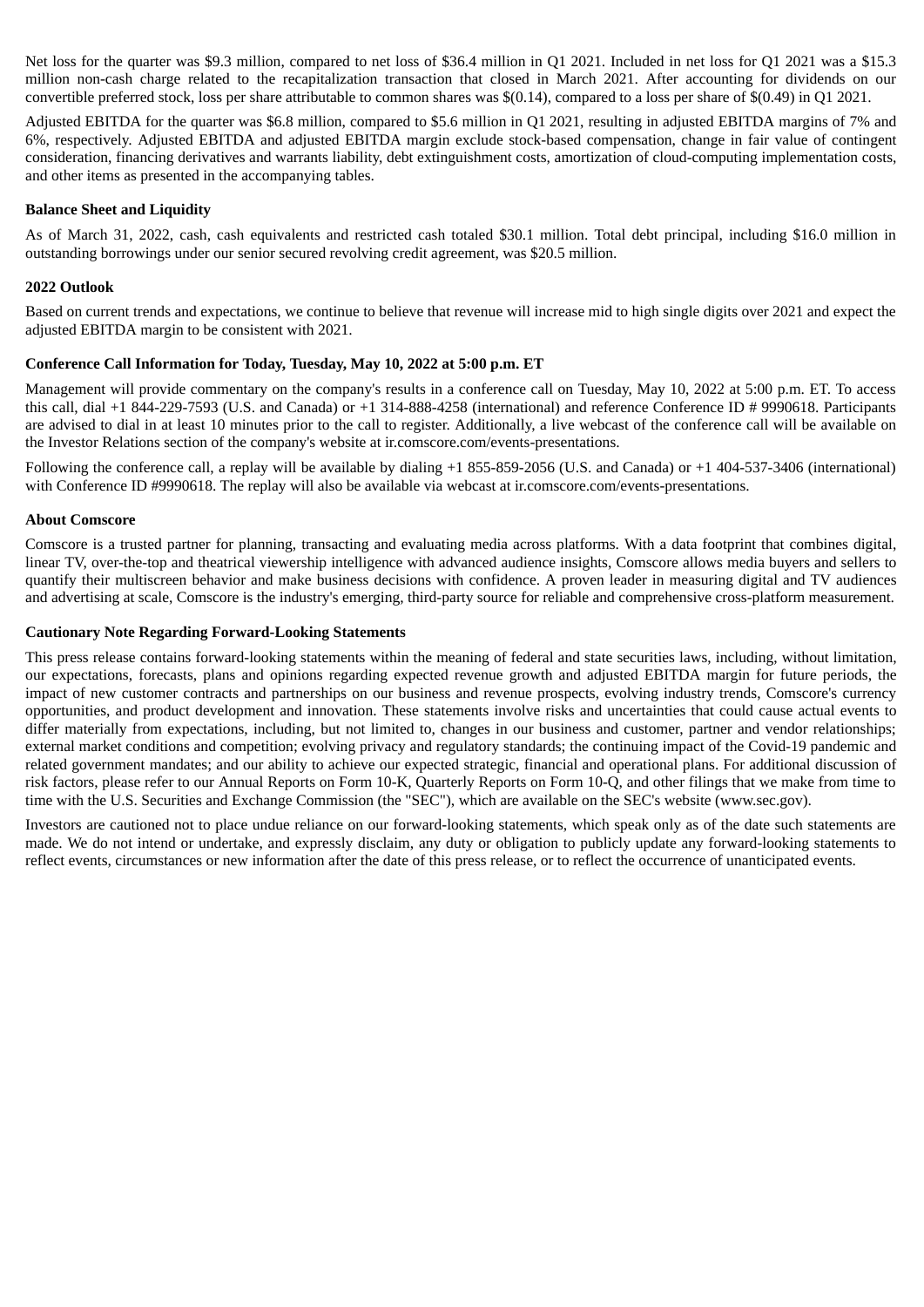#### **Use of Non-GAAP Financial Measures**

To provide investors with additional information regarding our financial results, we are disclosing herein adjusted EBITDA and adjusted EBITDA margin, which are non-GAAP financial measures used by our management to understand and evaluate our core operating performance and trends. We believe that these non-GAAP financial measures provide useful information to investors and others in understanding and evaluating our operating results, as they permit our investors to view our core business performance using the same metrics that management uses to evaluate our performance. Nevertheless, our use of these non-GAAP financial measures has limitations as an analytical tool, and investors should not consider these measures in isolation or as a substitute for analysis of our results as reported under GAAP. Instead, you should consider these measures alongside GAAP-based financial performance measures, net loss, various cash flow metrics, and our other GAAP financial results. Set forth below are reconciliations of these non-GAAP financial measures to their most directly comparable GAAP financial measure, net loss. These reconciliations should be carefully evaluated.

#### **Press**

#### **Investors**

Bill Daddi Daddi Brand Communications 917-370-1341 press@comscore.com

John Tinker Comscore, Inc. 212-203-2129 jtinker@comscore.com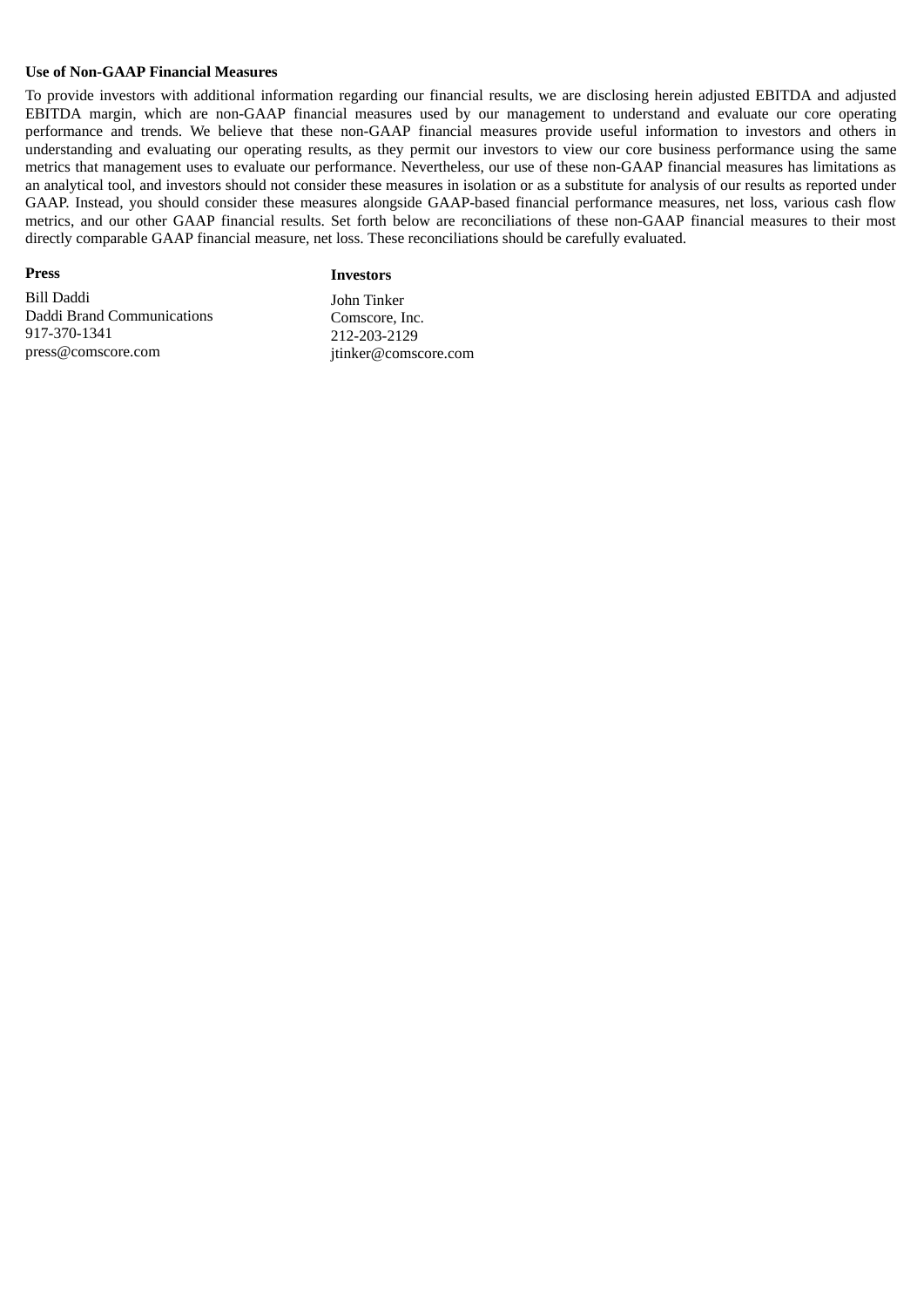#### **COMSCORE, INC. CONDENSED CONSOLIDATED BALANCE SHEETS**

|                                                                                                                                                                                                                                                                                                              |              | As of          |                | As of                    |  |
|--------------------------------------------------------------------------------------------------------------------------------------------------------------------------------------------------------------------------------------------------------------------------------------------------------------|--------------|----------------|----------------|--------------------------|--|
|                                                                                                                                                                                                                                                                                                              |              | March 31, 2022 |                | <b>December 31, 2021</b> |  |
| (In thousands, except share and par value data)                                                                                                                                                                                                                                                              |              | (Unaudited)    |                |                          |  |
| Assets                                                                                                                                                                                                                                                                                                       |              |                |                |                          |  |
| Current assets:                                                                                                                                                                                                                                                                                              |              |                |                |                          |  |
| Cash and cash equivalents                                                                                                                                                                                                                                                                                    | $\mathbb{S}$ | 29.629         | -\$            | 21,854                   |  |
| Restricted cash                                                                                                                                                                                                                                                                                              |              | 425            |                | 425                      |  |
| Accounts receivable, net of allowances of \$972 and \$1,173, respectively                                                                                                                                                                                                                                    |              | 64,618         |                | 72,059                   |  |
| Prepaid expenses and other current assets                                                                                                                                                                                                                                                                    |              | 14,378         |                | 14,769                   |  |
| Total current assets                                                                                                                                                                                                                                                                                         |              | 109,050        |                | 109,107                  |  |
| Property and equipment, net                                                                                                                                                                                                                                                                                  |              | 35,600         |                | 36,451                   |  |
| Operating right-of-use assets                                                                                                                                                                                                                                                                                |              | 27,744         |                | 29,186                   |  |
| Deferred tax assets                                                                                                                                                                                                                                                                                          |              | 3,173          |                | 2,811                    |  |
| Intangible assets, net                                                                                                                                                                                                                                                                                       |              | 33,166         |                | 39,945                   |  |
| Goodwill                                                                                                                                                                                                                                                                                                     |              | 435,473        |                | 435,711                  |  |
| Other non-current assets                                                                                                                                                                                                                                                                                     |              | 11,507         |                | 10,263                   |  |
| Total assets                                                                                                                                                                                                                                                                                                 | \$           | 655,713        | -\$            | 663,474                  |  |
| Liabilities, Convertible Redeemable Preferred Stock and Stockholders' Equity                                                                                                                                                                                                                                 |              |                |                |                          |  |
| Current liabilities:                                                                                                                                                                                                                                                                                         |              |                |                |                          |  |
| Accounts payable                                                                                                                                                                                                                                                                                             | \$           | 29,124         | -\$            | 23,575                   |  |
| Accrued expenses                                                                                                                                                                                                                                                                                             |              | 38,393         |                | 45,264                   |  |
| Contract liability                                                                                                                                                                                                                                                                                           |              | 58,563         |                | 54,011                   |  |
| Customer advances                                                                                                                                                                                                                                                                                            |              | 10,933         |                | 11,613                   |  |
| Warrants liability                                                                                                                                                                                                                                                                                           |              | 8,085          |                | 10,520                   |  |
| Current operating lease liabilities                                                                                                                                                                                                                                                                          |              | 7,579          |                | 7,538                    |  |
| Other current liabilities                                                                                                                                                                                                                                                                                    |              | 18,251         |                | 12,850                   |  |
| Total current liabilities                                                                                                                                                                                                                                                                                    |              | 170,928        |                | 165,371                  |  |
| Non-current operating lease liabilities                                                                                                                                                                                                                                                                      |              | 34,238         |                | 36,055                   |  |
|                                                                                                                                                                                                                                                                                                              |              | 18,195         |                | 16,005                   |  |
| Non-current portion of accrued data costs<br>Revolving line of credit                                                                                                                                                                                                                                        |              | 16,000         |                | 16,000                   |  |
| Deferred tax liabilities                                                                                                                                                                                                                                                                                     |              | 2,762          |                |                          |  |
|                                                                                                                                                                                                                                                                                                              |              |                |                | 2,103                    |  |
| Other non-current liabilities                                                                                                                                                                                                                                                                                |              | 12,445         |                | 16,879                   |  |
| <b>Total liabilities</b>                                                                                                                                                                                                                                                                                     |              | 254,568        |                | 252,413                  |  |
| Commitments and contingencies<br>Convertible redeemable preferred stock, \$0.001 par value; 82,527,609 shares authorized, issued and outstanding as of<br>March 31, 2022 and December 31, 2021; aggregate liquidation preference of \$215,688 as of March 31, 2022, and \$211,863<br>as of December 31, 2021 |              | 187,885        |                | 187,885                  |  |
| Stockholders' equity:                                                                                                                                                                                                                                                                                        |              |                |                |                          |  |
| Preferred stock, \$0.001 par value; 7,472,391 shares authorized as of March 31, 2022 and December 31, 2021,<br>respectively; no shares issued or outstanding as of March 31, 2022 or December 31, 2021                                                                                                       |              |                |                |                          |  |
| Common stock, \$0.001 par value; 275,000,000 shares authorized as of March 31, 2022 and December 31, 2021;<br>97,470,138 shares issued and 90,705,342 shares outstanding as of March 31, 2022, and 97,172,086 shares issued and<br>90,407,290 shares outstanding as of December 31, 2021                     |              | 91             |                | 90                       |  |
| Additional paid-in capital                                                                                                                                                                                                                                                                                   |              | 1,687,608      |                | 1,683,883                |  |
| Accumulated other comprehensive loss                                                                                                                                                                                                                                                                         |              | (12, 639)      |                | (12,098)                 |  |
| Accumulated deficit                                                                                                                                                                                                                                                                                          |              | (1,231,816)    |                | (1,218,715)              |  |
| Treasury stock, at cost, 6,764,796 shares as of March 31, 2022 and December 31, 2021                                                                                                                                                                                                                         |              | (229, 984)     |                | (229, 984)               |  |
| Total stockholders' equity                                                                                                                                                                                                                                                                                   |              | 213,260        |                | 223,176                  |  |
| Total liabilities, convertible redeemable preferred stock and stockholders' equity                                                                                                                                                                                                                           | \$           | 655,713        | $\mathfrak{S}$ | 663,474                  |  |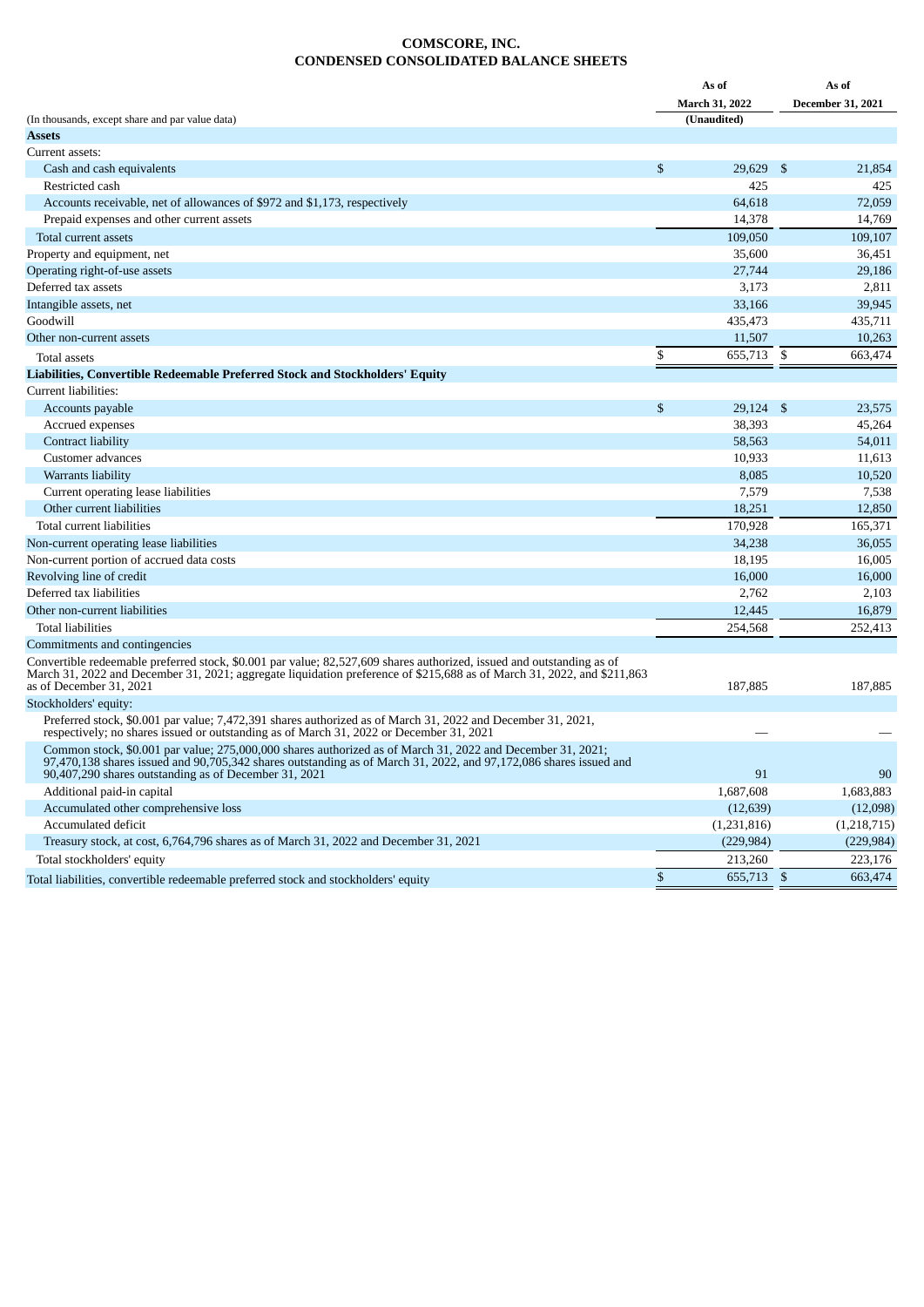#### **COMSCORE, INC. CONDENSED CONSOLIDATED STATEMENTS OF OPERATIONS AND COMPREHENSIVE LOSS (Unaudited)**

|                                                                                 | <b>Three Months Ended March 31.</b> |               |  |            |  |  |
|---------------------------------------------------------------------------------|-------------------------------------|---------------|--|------------|--|--|
| (In thousands, except share and per share data)                                 |                                     | 2022          |  | 2021       |  |  |
| Revenues                                                                        | \$                                  | 93,966 \$     |  | 90,330     |  |  |
|                                                                                 |                                     |               |  |            |  |  |
| Cost of revenues $(1)(2)$                                                       |                                     | 52,918        |  | 52,702     |  |  |
| Selling and marketing (1)(2)                                                    |                                     | 17,166        |  | 17,827     |  |  |
| Research and development <sup>(1)(2)</sup>                                      |                                     | 9,532         |  | 10,353     |  |  |
| General and administrative (1)(2)                                               |                                     | 18,117        |  | 14,468     |  |  |
| Amortization of intangible assets                                               |                                     | 6,779         |  | 6,439      |  |  |
| Total expenses from operations                                                  |                                     | 104,512       |  | 101,789    |  |  |
| Loss from operations                                                            |                                     | (10, 546)     |  | (11, 459)  |  |  |
| Other income (expense), net                                                     |                                     | 2,433         |  | (8,274)    |  |  |
| Gain from foreign currency transactions                                         |                                     | 420           |  | 1,074      |  |  |
| Interest expense, net                                                           |                                     | (200)         |  | (7,045)    |  |  |
| Loss on extinguishment of debt                                                  |                                     |               |  | (9,629)    |  |  |
| Loss before income taxes                                                        |                                     | (7, 893)      |  | (35, 333)  |  |  |
| Income tax provision                                                            |                                     | (1, 383)      |  | (1,022)    |  |  |
| Net loss                                                                        | \$                                  | $(9,276)$ \$  |  | (36, 355)  |  |  |
| Net loss available to common stockholders                                       |                                     |               |  |            |  |  |
| Net loss                                                                        | \$                                  | $(9,276)$ \$  |  | (36, 355)  |  |  |
| Convertible redeemable preferred stock dividends                                |                                     | (3,825)       |  | (935)      |  |  |
| Total net loss available to common stockholders                                 | S                                   | $(13,101)$ \$ |  | (37, 290)  |  |  |
| Net loss per common share:                                                      |                                     |               |  |            |  |  |
| Basic and diluted                                                               | \$                                  | $(0.14)$ \$   |  | (0.49)     |  |  |
| Weighted-average number of shares used in per share calculation - Common Stock: |                                     |               |  |            |  |  |
| Basic and diluted                                                               |                                     | 91,686,733    |  | 76,147,342 |  |  |
| Comprehensive loss:                                                             |                                     |               |  |            |  |  |
| Net loss                                                                        | \$                                  | $(9,276)$ \$  |  | (36, 355)  |  |  |
| Other comprehensive loss:                                                       |                                     |               |  |            |  |  |
| Foreign currency cumulative translation adjustment                              |                                     | (541)         |  | (2, 151)   |  |  |
| Total comprehensive loss                                                        | \$                                  | $(9,817)$ \$  |  | (38, 506)  |  |  |

 $<sup>(1)</sup>$  Excludes amortization of intangible assets, which is presented separately in the Consolidated Statements of Operations and Comprehensive Loss.</sup>  $(2)$  Stock-based compensation expense is included in the line items above as follows:

|                                        | Three Months Ended March 31. |       |
|----------------------------------------|------------------------------|-------|
|                                        | 2022                         | 2021  |
| Cost of revenues                       | 301                          | 855   |
| Selling and marketing                  | 263                          | 955   |
| Research and development               | 200                          | 642   |
| General and administrative             | 1.772                        | 2,485 |
| Total stock-based compensation expense | 2,536                        | 4,937 |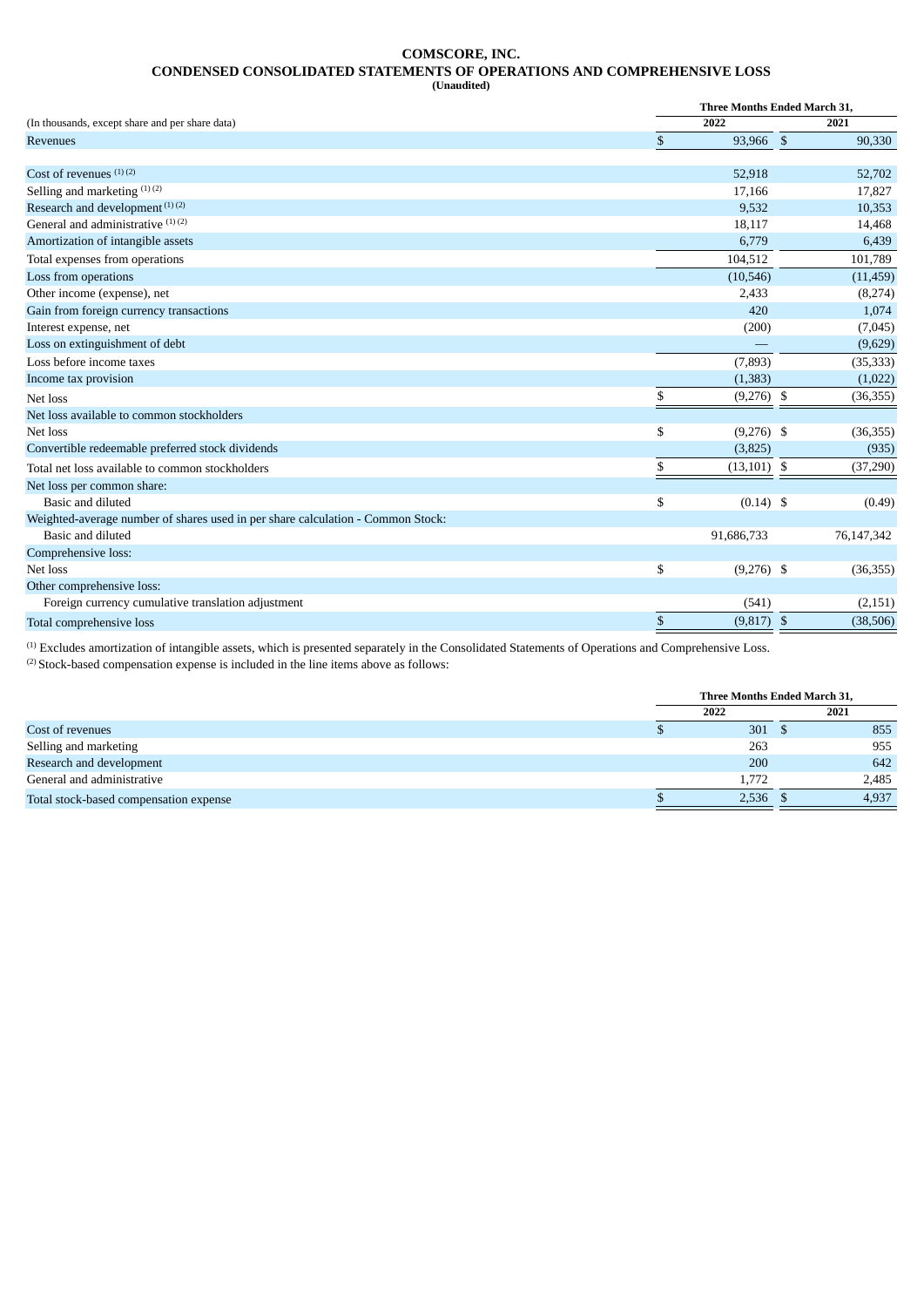#### **COMSCORE, INC. CONDENSED CONSOLIDATED STATEMENTS OF CASH FLOWS (Unaudited)**

|                                                                                         | <b>Three Months Ended March 31,</b> |            |  |  |  |  |
|-----------------------------------------------------------------------------------------|-------------------------------------|------------|--|--|--|--|
| (In thousands)                                                                          | 2022                                | 2021       |  |  |  |  |
| <b>Operating activities:</b>                                                            |                                     |            |  |  |  |  |
| Net loss                                                                                | \$<br>$(9,276)$ \$                  | (36, 355)  |  |  |  |  |
| Adjustments to reconcile net loss to net cash provided by operating activities:         |                                     |            |  |  |  |  |
| Amortization of intangible assets                                                       | 6,779                               | 6,439      |  |  |  |  |
| Depreciation                                                                            | 4,191                               | 4,054      |  |  |  |  |
| Stock-based compensation expense                                                        | 2,536                               | 4,937      |  |  |  |  |
| Change in fair value of contingent consideration liability                              | 2,348                               |            |  |  |  |  |
| Non-cash operating lease expense                                                        | 1,483                               | 1,262      |  |  |  |  |
| Amortization expense of finance leases                                                  | 704                                 | 443        |  |  |  |  |
| Deferred tax provision                                                                  | 513                                 | 638        |  |  |  |  |
| Change in fair value of warrants liability                                              | (2, 435)                            | 10,001     |  |  |  |  |
| Loss on extinguishment of debt                                                          |                                     | 9,629      |  |  |  |  |
| Non-cash interest expense on senior secured convertible notes                           |                                     | 4,692      |  |  |  |  |
| Other                                                                                   | 469                                 | 260        |  |  |  |  |
| Changes in operating assets and liabilities, net of effect of acquisition:              |                                     |            |  |  |  |  |
| Accounts receivable                                                                     | 7,301                               | 7,326      |  |  |  |  |
| Prepaid expenses and other assets                                                       | (1,270)                             | 3,119      |  |  |  |  |
| Accounts payable, accrued expenses and other liabilities                                | (2, 288)                            | 4,970      |  |  |  |  |
| Contract liabilities and customer advances                                              | 3,209                               | (2,085)    |  |  |  |  |
| <b>Current Operating lease liabilities</b>                                              | (1,856)                             | (1, 442)   |  |  |  |  |
| Net cash provided by operating activities                                               | 12,408                              | 17,888     |  |  |  |  |
| <b>Investing activities:</b>                                                            |                                     |            |  |  |  |  |
| Capitalized internal-use software costs                                                 | (3, 452)                            | (3,535)    |  |  |  |  |
| Purchases of property and equipment                                                     | (347)                               | (157)      |  |  |  |  |
| Net cash used in investing activities                                                   | (3,799)                             | (3,692)    |  |  |  |  |
| <b>Financing activities:</b>                                                            |                                     |            |  |  |  |  |
| Principal payments on finance leases                                                    | (796)                               | (466)      |  |  |  |  |
| Principal payment and extinguishment costs on senior secured convertible notes          |                                     | (204, 014) |  |  |  |  |
| Principal payment and extinguishment costs on secured term note                         |                                     | (14, 031)  |  |  |  |  |
| Proceeds from issuance of convertible redeemable preferred stock, net of issuance costs |                                     | 188,183    |  |  |  |  |
| Other                                                                                   | 48                                  | (149)      |  |  |  |  |
| Net cash used in financing activities                                                   | (748)                               | (30, 477)  |  |  |  |  |
| Effect of exchange rate changes on cash, cash equivalents and restricted cash           | (86)                                | (588)      |  |  |  |  |
| Net increase (decrease) in cash, cash equivalents and restricted cash                   | 7,775                               | (16, 869)  |  |  |  |  |
| Cash, cash equivalents and restricted cash at beginning of period                       | 22,279                              | 50,741     |  |  |  |  |
| Cash, cash equivalents and restricted cash at end of period                             | \$<br>30,054<br>\$                  | 33,872     |  |  |  |  |
|                                                                                         |                                     |            |  |  |  |  |

|                                                  | As of March 31. |        |  |
|--------------------------------------------------|-----------------|--------|--|
|                                                  | 2022            | 2021   |  |
| Cash and cash equivalents                        | 29,629          | 29,075 |  |
| Restricted cash                                  | 425             | 4,797  |  |
| Total cash, cash equivalents and restricted cash | 30.054          | 33,872 |  |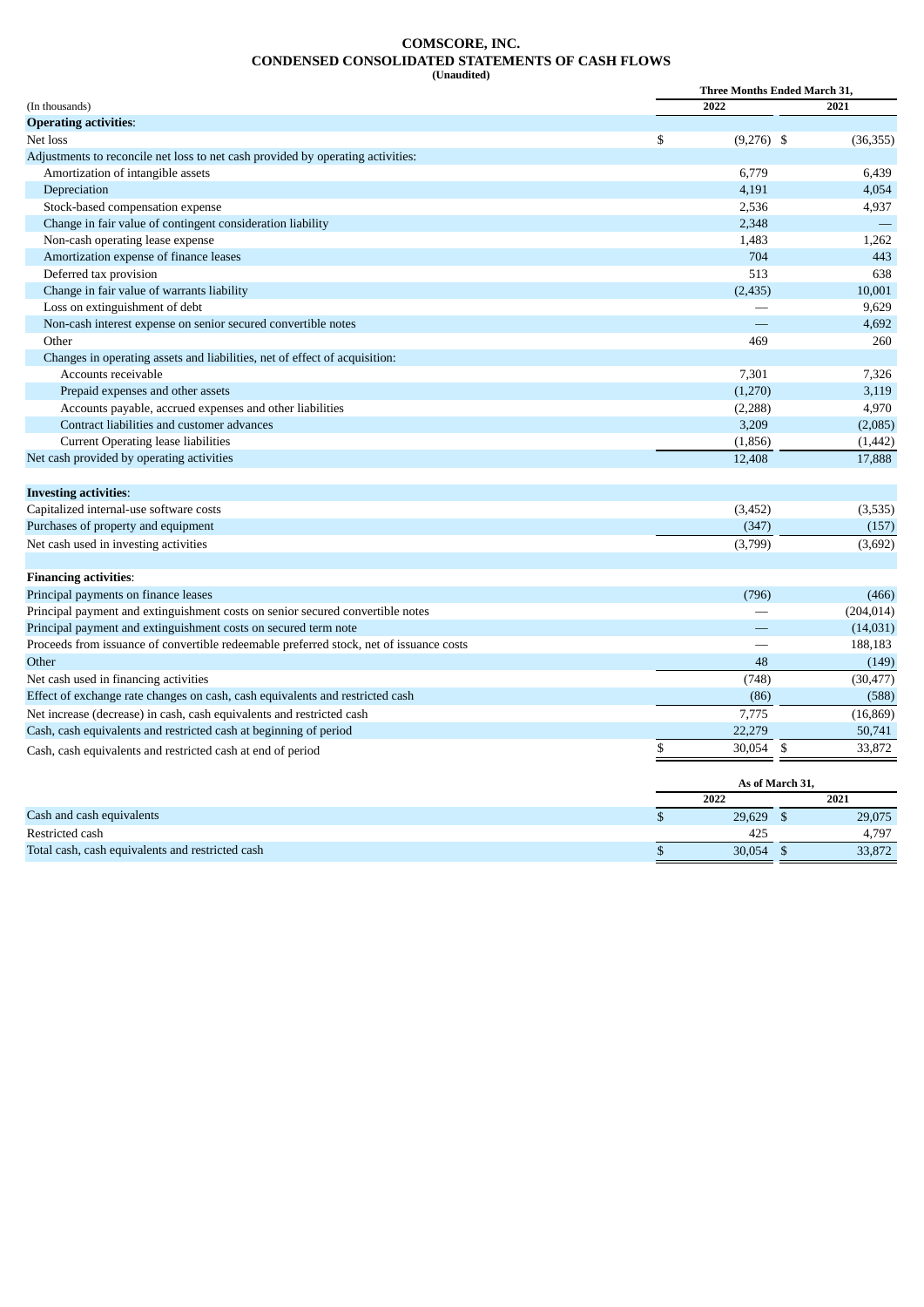#### **Reconciliation of Non-GAAP Financial Measures**

The following table presents a reconciliation of GAAP net loss to non-GAAP adjusted EBITDA and adjusted EBITDA margin for each of the periods identified:

|                                                            |                  | Three Months Ended March 31, |  |  |  |  |  |
|------------------------------------------------------------|------------------|------------------------------|--|--|--|--|--|
| (In thousands)                                             | 2022 (Unaudited) | 2021 (Unaudited)             |  |  |  |  |  |
| <b>GAAP</b> net loss                                       | (9,276)          | (36, 355)                    |  |  |  |  |  |
|                                                            |                  |                              |  |  |  |  |  |
| Amortization of intangible assets                          | 6,779            | 6,439                        |  |  |  |  |  |
| Depreciation                                               | 4,191            | 4,054                        |  |  |  |  |  |
| Income tax provision                                       | 1,383            | 1,022                        |  |  |  |  |  |
| Amortization expense of finance leases                     | 704              | 443                          |  |  |  |  |  |
| Interest expense, net                                      | 200              | 7,045                        |  |  |  |  |  |
| <b>EBITDA</b>                                              | 3,981            | (17, 352)                    |  |  |  |  |  |
|                                                            |                  |                              |  |  |  |  |  |
| Adjustments:                                               |                  |                              |  |  |  |  |  |
| Stock-based compensation expense                           | 2,536            | 4,937                        |  |  |  |  |  |
| Change in fair value of contingent consideration liability | 2,348            |                              |  |  |  |  |  |
| Amortization of cloud-computing implementation costs       | 359              |                              |  |  |  |  |  |
| Loss on extinguishment of debt                             |                  | 9,629                        |  |  |  |  |  |
| Other (income) expense, net (1)                            | (2,435)          | 8,351                        |  |  |  |  |  |
| Non-GAAP adjusted EBITDA                                   | 6,789            | 5,565                        |  |  |  |  |  |
| Non-GAAP adjusted EBITDA margin <sup>(2)</sup>             | 7.2%             | 6.2%                         |  |  |  |  |  |

 $\mu$ ) Adjustments to other (income) expense, net reflect non-cash changes in the fair value of financing derivatives, interest make-whole derivative and warrants liability included in other income (expense), net on our Condensed Consolidated Statements of Operations and Comprehensive Loss.

(2) Adjusted EBITDA margin is calculated by dividing adjusted EBITDA by revenue reported on our Condensed Consolidated Statements of Operations and Comprehensive Loss for the applicable period.

We do not provide GAAP net loss on a forward-looking basis because we are unable to predict with reasonable certainty our future stock-based compensation expense, fair value adjustments, variable interest expense, litigation and restructuring expense and any unusual gains or losses without unreasonable effort. These items are uncertain, depend on various factors, and could be material to results computed in accordance with GAAP. For this reason, we are unable without unreasonable effort to provide a reconciliation of adjusted EBITDA to the most directly comparable GAAP measure, GAAP net loss, on a forward-looking basis.